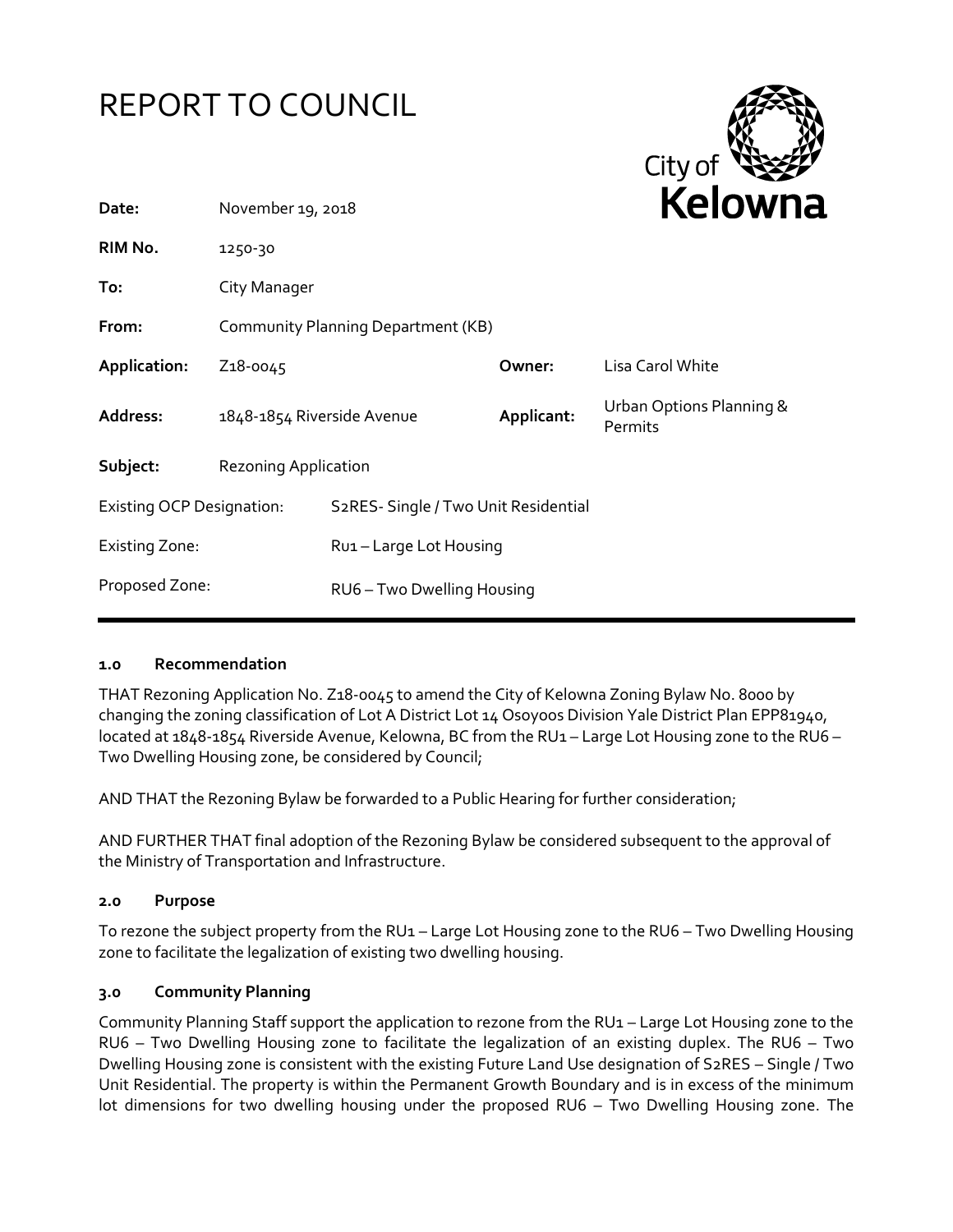application meets the intent of several Official Community Plan (OCP) goals and policies related to containing growth within developed areas and providing for a variety of housing options.

The applicant has confirmed the completion of neighbourhood notification in accordance with Council Policy No. 367.

# **4.0 Proposal**

# 4.1 Background

Council previously considered a rezoning application from RU1 – Large Lot Housing to RU6 – Two Dwelling Housing for this property, however the bylaws were rescinded in 2011, prior to receiving  $4<sup>th</sup>$  reading. A Heritage Alteration Permit, and building permits for the exterior changes were issued in the fall of 2008, but they were cancelled in September 2011, after no work had been completed within that time. At some point after this, the work was completed by a previous owner without permits. A new owner is wanting to bring the property in to compliance.

As the existing dwelling was previously non-conforming and straddled two separate properties, the applicant recently completed a Technical Subdivision which saw the two properties consolidated and lot lines cleaned up.

# 4.2 Project Description

The proposal is to rezone the subject property from the  $RU1 - Large Lot Housing zone to the RU6 - Two$ Dwelling Housing zone to legalize an existing duplex. If the rezoning application is supported by Council, because the property is located within the Abbott Marshall Heritage Conservation Area, a Staff-issued Heritage Alteration Permit, would also be required prior to any building permits being issued.

### 4.3 Site Context

The subject property is on the west side of Riverside Avenue, in the City's Central City Sector. The surrounding area is characterized by single dwelling housing. It is in close proximity to the downtown core, including City Park, Mill Creek Linear Park and the Abbott Street Recreation Corridor. It is within the City's Permanent Growth Boundary.

| Orientation | Zoning                                | <b>Land Use</b> |
|-------------|---------------------------------------|-----------------|
| North       | RU1-Large Lot Residential             | Residential     |
| East        | RU1-Large Lot Residential             | Residential     |
| South       | RU1-Large Lot Residential             | Residential     |
| West        | P <sub>3</sub> - Parks and Open Space | Park            |

Specifically, adjacent land uses are as follows: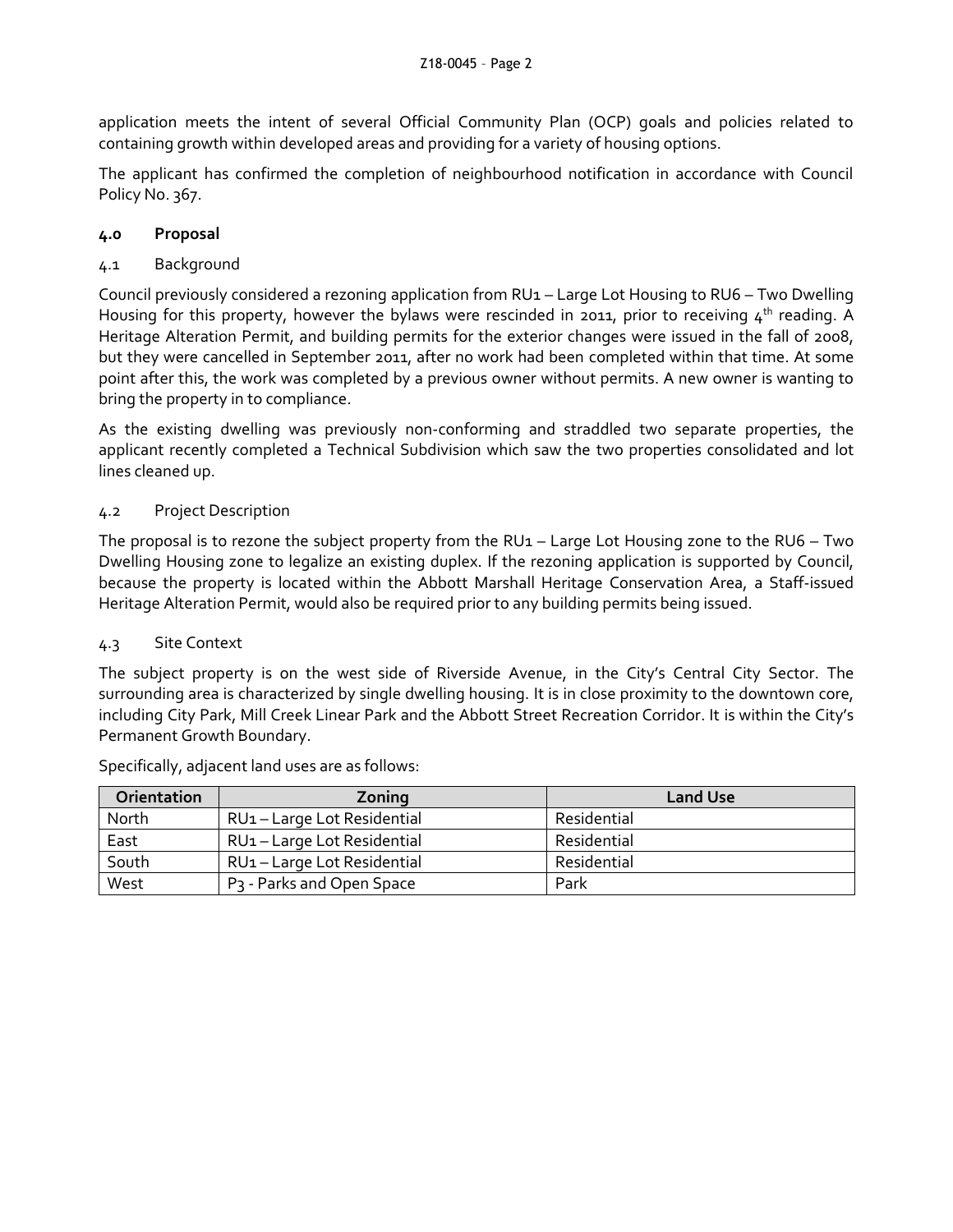

**Subject Property Map:** 1848-1854 Riverside Avenue

- **5.0 Current Development Policies**
- 5.1 Kelowna Official Community Plan (OCP)

### **Chapter 1: Introduction**

- **Goal 1. Contain Urban Growth.** Reduce greenfield urban sprawl and focus growth in compact, connected and mixed-use (residential and commercial) urban and village centres.
- **Goal 2. Address Housing Needs of All Residents.** Address housing needs of all residents by working towards an adequate supply of a variety of housing.

### **Development Process**

- **Objective 5.3 Focus development to designated growth areas.**
- **Policy 5.3.2 Compact Urban Form.** Develop a compact urban form that maximizes the use of existing infrastructure and contributes to energy efficient settlement patterns. This will be done by increasing densities (approximately 75 - 100 people and/or jobs located within a 400 metre walking distance of transit stops is required to support the level of transit service) through development, conversion, and re-development within Urban Centres (see Map 5.3) in particular and existing areas as per the provisions of the Generalized Future Land Use Map 4.1.
- **Policy 5.22.6 Sensitive Infill.** Encourage new development or redevelopment in existing residential areas to be sensitive to or reflect the character of the neighbourhood with respect to building design, height and siting.